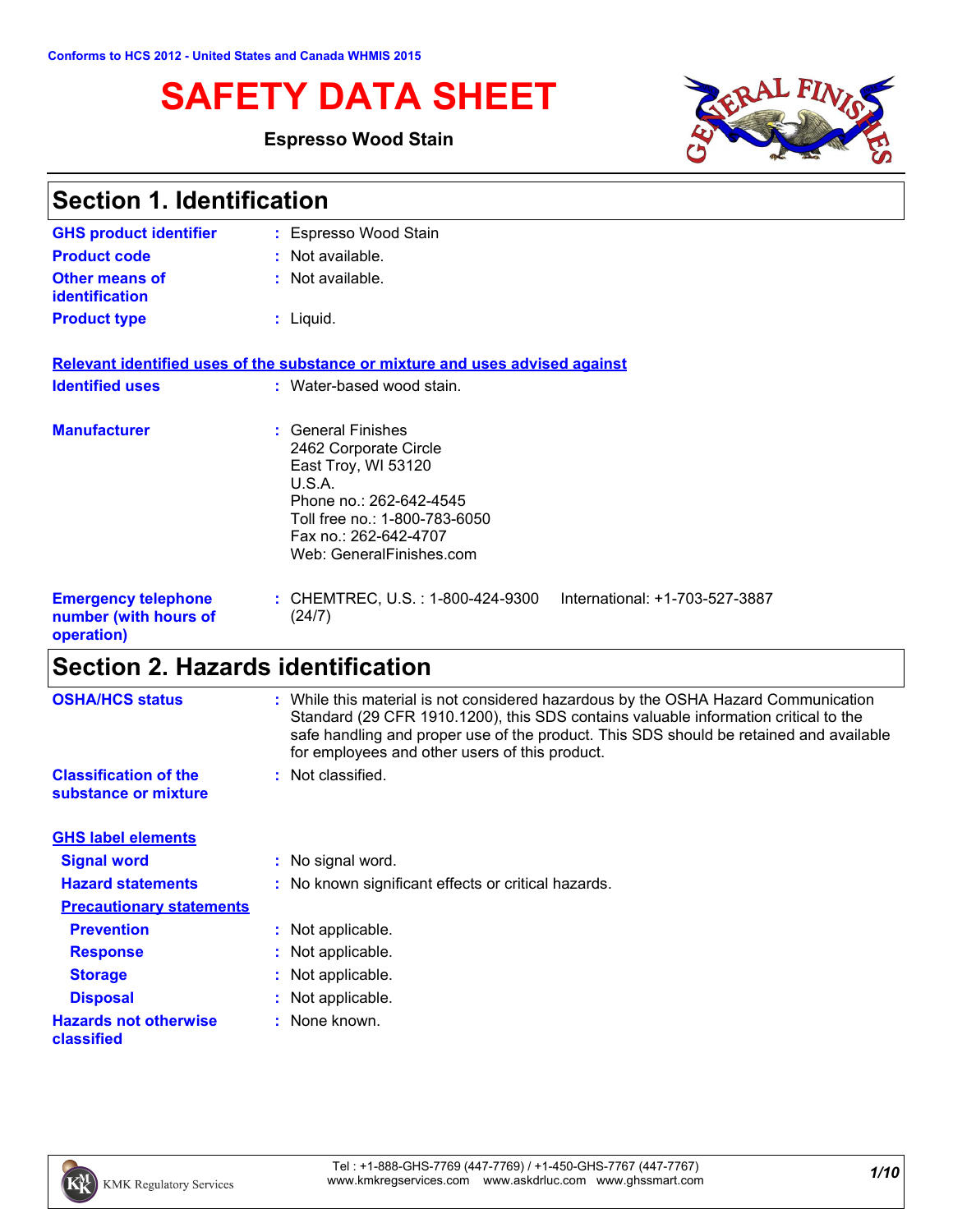

### **Section 3. Composition/information on ingredients**

**Substance/mixture :**

**Other means of identification**

- Mixture
- **:** Not available.

### Propane-1,2-diol  $\begin{array}{|l|l|}\n\hline\n&21 & -53 \\
\hline\n&21 & -53\n\end{array}$  57-55-6  $\begin{array}{|l|l|}\n\hline\n&21 & -53 \\
\hline\n&21 & -53\n\end{array}$  57-55-6 1333-86-4 Carbon black, non respirable **Ingredient name % CAS number**

Any concentration shown as a range is to protect confidentiality or is due to batch variation.

**There are no additional ingredients present which, within the current knowledge of the supplier and in the concentrations applicable, are classified as hazardous to health or the environment and hence require reporting in this section.**

**Occupational exposure limits, if available, are listed in Section 8.**

### **Section 4. First aid measures**

| <b>Description of necessary first aid measures</b> |                                                                                                                                                                                                                                                                                                                                                        |
|----------------------------------------------------|--------------------------------------------------------------------------------------------------------------------------------------------------------------------------------------------------------------------------------------------------------------------------------------------------------------------------------------------------------|
| <b>Eye contact</b>                                 | Immediately flush eyes with plenty of water, occasionally lifting the upper and lower<br>eyelids. Check for and remove any contact lenses. Get medical attention if irritation<br>occurs.                                                                                                                                                              |
| <b>Inhalation</b>                                  | : Remove victim to fresh air and keep at rest in a position comfortable for breathing. Get<br>medical attention if symptoms occur.                                                                                                                                                                                                                     |
| <b>Skin contact</b>                                | : Flush contaminated skin with plenty of water. Get medical attention if symptoms occur.                                                                                                                                                                                                                                                               |
| <b>Ingestion</b>                                   | : Wash out mouth with water. Remove victim to fresh air and keep at rest in a position<br>comfortable for breathing. If material has been swallowed and the exposed person is<br>conscious, give small quantities of water to drink. Do not induce vomiting unless<br>directed to do so by medical personnel. Get medical attention if symptoms occur. |

#### **Most important symptoms/effects, acute and delayed**

#### **Potential acute health effects**

| <b>Eye contact</b>           | : No known significant effects or critical hazards. |
|------------------------------|-----------------------------------------------------|
| <b>Inhalation</b>            | : No known significant effects or critical hazards. |
| <b>Skin contact</b>          | : No known significant effects or critical hazards. |
| <b>Ingestion</b>             | : No known significant effects or critical hazards. |
| Over-exposure signs/symptoms |                                                     |
| <b>Eye contact</b>           | : No known significant effects or critical hazards. |
| <b>Inhalation</b>            | : No known significant effects or critical hazards. |
| <b>Skin contact</b>          | : No known significant effects or critical hazards. |

| <b>Ingestion</b> | : No known significant effects or critical hazards. |
|------------------|-----------------------------------------------------|
|------------------|-----------------------------------------------------|

#### **Indication of immediate medical attention and special treatment needed, if necessary**

| <b>Notes to physician</b>         | : Treat symptomatically. Contact poison treatment specialist immediately if large<br>quantities have been ingested or inhaled. |
|-----------------------------------|--------------------------------------------------------------------------------------------------------------------------------|
| <b>Specific treatments</b>        | : No specific treatment.                                                                                                       |
| <b>Protection of first-aiders</b> | : No action shall be taken involving any personal risk or without suitable training.                                           |

**See toxicological information (Section 11)**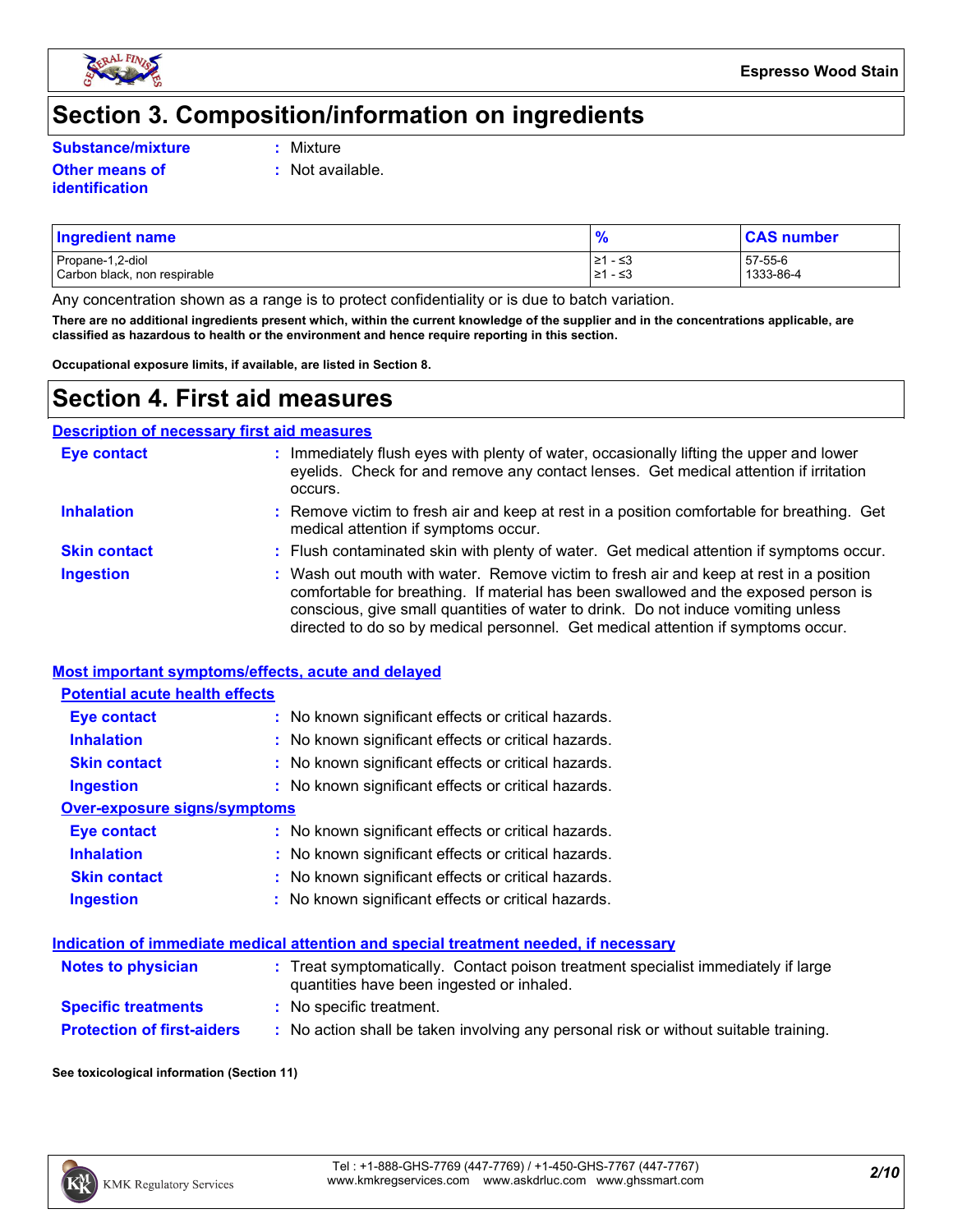

# **Section 5. Fire-fighting measures**

| <b>Extinguishing media</b>                               |                                                                                                                                                                                                     |
|----------------------------------------------------------|-----------------------------------------------------------------------------------------------------------------------------------------------------------------------------------------------------|
| <b>Suitable extinguishing</b><br>media                   | $\therefore$ In case of fire, use water spray (fog), foam, dry chemical or CO <sub>2</sub> .                                                                                                        |
| <b>Unsuitable extinguishing</b><br>media                 | : None known.                                                                                                                                                                                       |
| <b>Specific hazards arising</b><br>from the chemical     | : In a fire or if heated, a pressure increase will occur and the container may burst.                                                                                                               |
| <b>Hazardous thermal</b><br>decomposition products       | : Decomposition products may include the following materials:<br>carbon dioxide<br>carbon monoxide                                                                                                  |
| <b>Special protective actions</b><br>for fire-fighters   | : Promptly isolate the scene by removing all persons from the vicinity of the incident if<br>there is a fire. No action shall be taken involving any personal risk or without suitable<br>training. |
| <b>Special protective</b><br>equipment for fire-fighters | : Fire-fighters should wear appropriate protective equipment and self-contained breathing<br>apparatus (SCBA) with a full face-piece operated in positive pressure mode.                            |

### **Section 6. Accidental release measures**

|                                                              | <b>Personal precautions, protective equipment and emergency procedures</b>                                                                                                                                                                                                                                                                                                                                                                                                                                                                                                                 |
|--------------------------------------------------------------|--------------------------------------------------------------------------------------------------------------------------------------------------------------------------------------------------------------------------------------------------------------------------------------------------------------------------------------------------------------------------------------------------------------------------------------------------------------------------------------------------------------------------------------------------------------------------------------------|
| For non-emergency<br>personnel                               | : No action shall be taken involving any personal risk or without suitable training.<br>Evacuate surrounding areas. Keep unnecessary and unprotected personnel from<br>entering. Do not touch or walk through spilled material. Put on appropriate personal<br>protective equipment.                                                                                                                                                                                                                                                                                                       |
|                                                              | For emergency responders : If specialized clothing is required to deal with the spillage, take note of any information in<br>Section 8 on suitable and unsuitable materials. See also the information in "For non-<br>emergency personnel".                                                                                                                                                                                                                                                                                                                                                |
| <b>Environmental precautions</b>                             | : Avoid dispersal of spilled material and runoff and contact with soil, waterways, drains<br>and sewers. Inform the relevant authorities if the product has caused environmental<br>pollution (sewers, waterways, soil or air).                                                                                                                                                                                                                                                                                                                                                            |
| <b>Methods and materials for containment and cleaning up</b> |                                                                                                                                                                                                                                                                                                                                                                                                                                                                                                                                                                                            |
| <b>Spill</b>                                                 | : Stop leak if without risk. Move containers from spill area. Prevent entry into sewers,<br>water courses, basements or confined areas. Wash spillages into an effluent treatment<br>plant or proceed as follows. Contain and collect spillage with non-combustible,<br>absorbent material e.g. sand, earth, vermiculite or diatomaceous earth and place in<br>container for disposal according to local regulations (see Section 13). Dispose of via a<br>licensed waste disposal contractor. Note: see Section 1 for emergency contact<br>information and Section 13 for waste disposal. |

# **Section 7. Handling and storage**

#### **Precautions for safe handling**

| <b>Protective measures</b>                       | : Put on appropriate personal protective equipment (see Section 8).                                                                                                                                                                                                    |  |
|--------------------------------------------------|------------------------------------------------------------------------------------------------------------------------------------------------------------------------------------------------------------------------------------------------------------------------|--|
| <b>Advice on general</b><br>occupational hygiene | : Eating, drinking and smoking should be prohibited in areas where this material is<br>handled, stored and processed. Workers should wash hands and face before eating,<br>drinking and smoking. See also Section 8 for additional information on hygiene<br>measures. |  |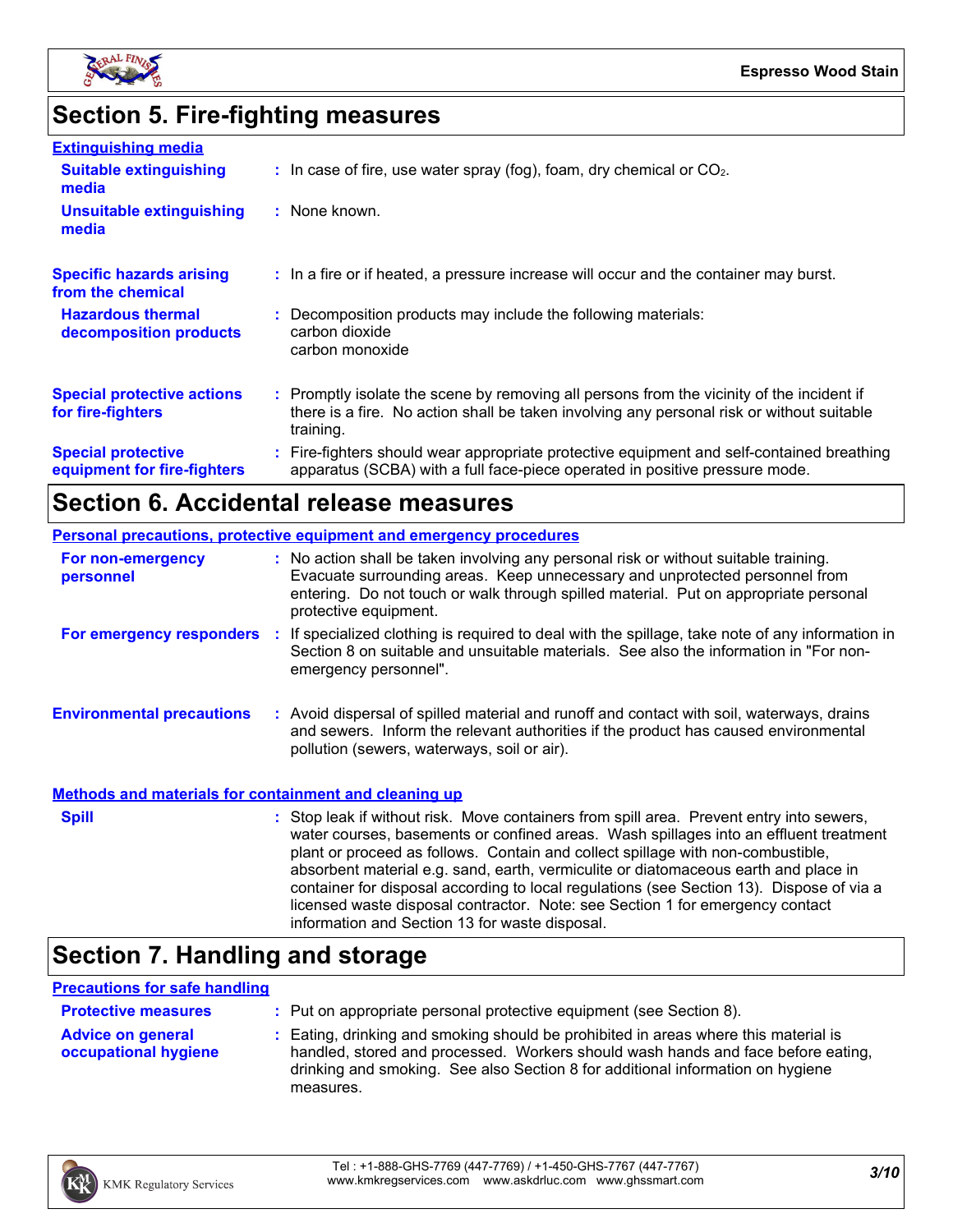

## **Section 7. Handling and storage**

|                          | <b>Conditions for safe storage, :</b> Store in accordance with local regulations. Store in original container protected from |
|--------------------------|------------------------------------------------------------------------------------------------------------------------------|
| including any            | direct sunlight in a dry, cool and well-ventilated area, away from incompatible materials                                    |
| <b>incompatibilities</b> | (see Section 10) and food and drink. Keep container tightly closed and sealed until                                          |
|                          | ready for use. Containers that have been opened must be carefully resealed and kept                                          |
|                          | upright to prevent leakage. Do not store in unlabeled containers. Use appropriate                                            |
|                          | containment to avoid environmental contamination. See Section 10 for incompatible                                            |
|                          | materials before handling or use.                                                                                            |

### **Section 8. Exposure controls/personal protection**

#### **Control parameters**

**United States**

#### **Occupational exposure limits**

| <b>Ingredient name</b>       | <b>Exposure limits</b>                                     |
|------------------------------|------------------------------------------------------------|
| Propane-1,2-diol             | AIHA WEEL (United States, 10/2011).                        |
|                              | TWA: $10 \text{ mg/m}^3$ 8 hours.                          |
| Carbon black, non respirable | NIOSH REL (United States, 10/2016).                        |
|                              | TWA: $3.5 \text{ mg/m}^3$ 10 hours.                        |
|                              | TWA: 0.1 mg of PAHs/cm <sup>3</sup> 10 hours.              |
|                              | OSHA PEL (United States, 6/2016).                          |
|                              | TWA: $3.5 \text{ mg/m}^3$ 8 hours.                         |
|                              | ACGIH TLV (United States, 3/2017).                         |
|                              | TWA: 3 mg/m <sup>3</sup> 8 hours. Form: Inhalable fraction |

#### **Canada**

#### **Occupational exposure limits**

| <b>Ingredient name</b>       | <b>Exposure limits</b>                                                                                                                                                                                                                                                                                                                                                                                                                                                                                                   |
|------------------------------|--------------------------------------------------------------------------------------------------------------------------------------------------------------------------------------------------------------------------------------------------------------------------------------------------------------------------------------------------------------------------------------------------------------------------------------------------------------------------------------------------------------------------|
| Propane-1,2-diol             | CA Ontario Provincial (Canada, 7/2015).<br>TWA: 10 mg/m <sup>3</sup> 8 hours. Form: Aerosol only<br>TWA: 155 mg/m <sup>3</sup> 8 hours. Form: Vapor and aerosol<br>TWA: 50 ppm 8 hours. Form: Vapor and aerosol                                                                                                                                                                                                                                                                                                          |
| Carbon black, non respirable | CA British Columbia Provincial (Canada, 7/2016).<br>TWA: 3 mg/m <sup>3</sup> 8 hours. Form: Inhalable<br>CA Alberta Provincial (Canada, 4/2009).<br>8 hrs OEL: 3.5 mg/m <sup>3</sup> 8 hours.<br>CA Quebec Provincial (Canada, 1/2014).<br>TWAEV: 3.5 mg/m <sup>3</sup> 8 hours.<br>CA Ontario Provincial (Canada, 7/2015).<br>TWA: 3 mg/m <sup>3</sup> 8 hours. Form: Inhalable fraction<br>CA Saskatchewan Provincial (Canada, 7/2013).<br>STEL: 7 mg/m <sup>3</sup> 15 minutes.<br>TWA: $3.5 \text{ mg/m}^3$ 8 hours. |

| <b>Appropriate engineering</b><br><b>controls</b> | : Good general ventilation should be sufficient to control worker exposure to airborne<br>contaminants.                                                          |
|---------------------------------------------------|------------------------------------------------------------------------------------------------------------------------------------------------------------------|
| <b>Environmental exposure</b><br><b>controls</b>  | : Emissions from ventilation or work process equipment should be checked to ensure<br>they comply with the requirements of environmental protection legislation. |
| Individual protection measures                    |                                                                                                                                                                  |
| <b>Hygiene measures</b>                           | Wash hands, forearms and face thoroughly after handling chemical products, before                                                                                |

Wash hands, forearms and face thoroughly after handling chemical products, before eating, smoking and using the lavatory and at the end of the working period. Appropriate techniques should be used to remove potentially contaminated clothing. Wash contaminated clothing before reusing. Ensure that eyewash stations and safety showers are close to the workstation location. **Hygiene measures :** Wash han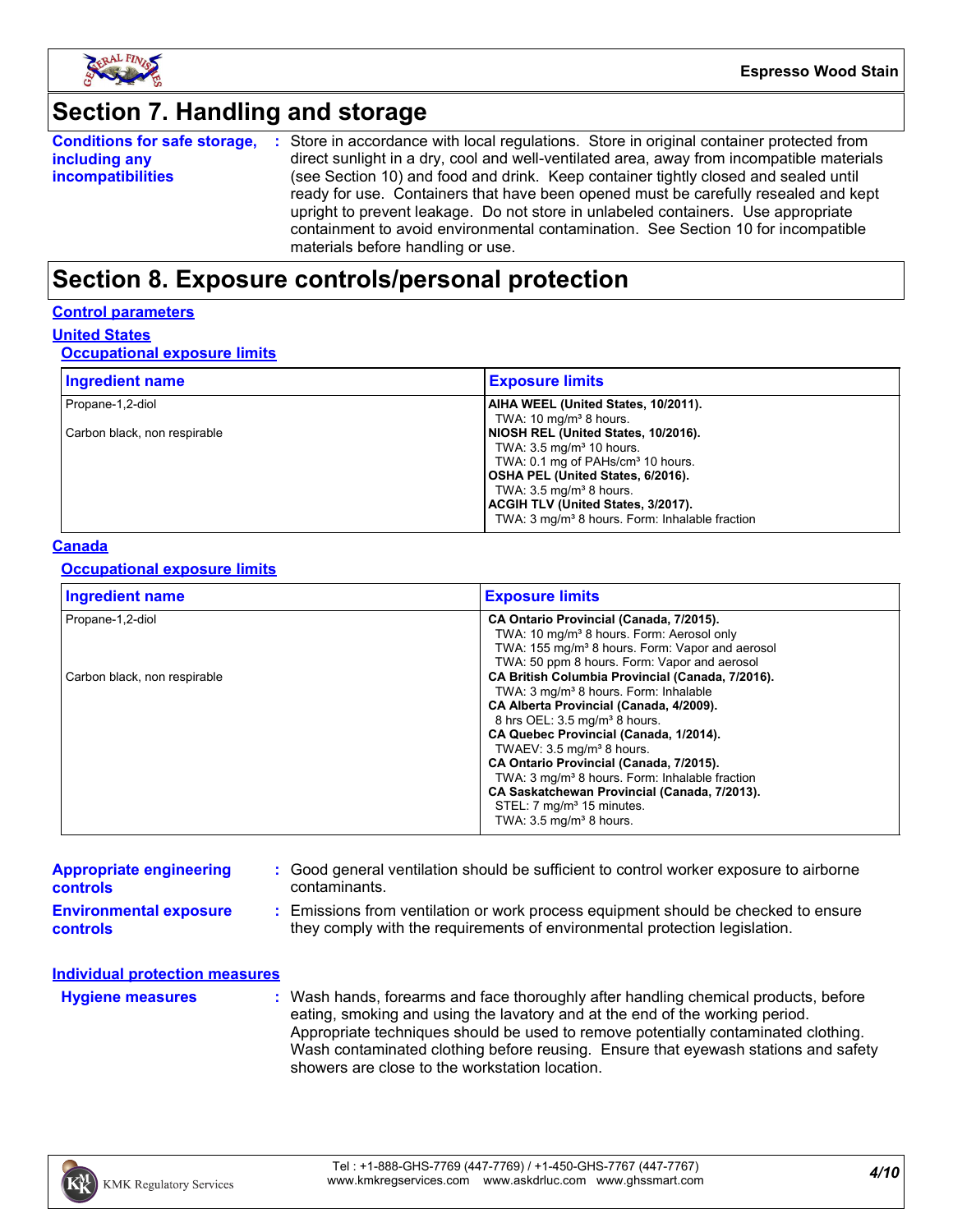

# **Section 8. Exposure controls/personal protection**

| <b>Eye/face protection</b>    | : Safety eyewear complying with an approved standard should be used when a risk<br>assessment indicates this is necessary to avoid exposure to liquid splashes, mists,<br>gases or dusts. If contact is possible, the following protection should be worn, unless<br>the assessment indicates a higher degree of protection: safety glasses with side-shields. |
|-------------------------------|----------------------------------------------------------------------------------------------------------------------------------------------------------------------------------------------------------------------------------------------------------------------------------------------------------------------------------------------------------------|
| <b>Skin protection</b>        |                                                                                                                                                                                                                                                                                                                                                                |
| <b>Hand protection</b>        | : Chemical-resistant, impervious gloves complying with an approved standard should be<br>worn at all times when handling chemical products if a risk assessment indicates this is<br>necessary.                                                                                                                                                                |
| <b>Body protection</b>        | : Personal protective equipment for the body should be selected based on the task being<br>performed and the risks involved and should be approved by a specialist before<br>handling this product.                                                                                                                                                            |
| <b>Other skin protection</b>  | : Appropriate footwear and any additional skin protection measures should be selected<br>based on the task being performed and the risks involved and should be approved by a<br>specialist before handling this product.                                                                                                                                      |
| <b>Respiratory protection</b> | : Based on the hazard and potential for exposure, select a respirator that meets the<br>appropriate standard or certification. Respirators must be used according to a<br>respiratory protection program to ensure proper fitting, training, and other important<br>aspects of use.                                                                            |

## **Section 9. Physical and chemical properties**

| <b>Appearance</b>                                 |    |                     |
|---------------------------------------------------|----|---------------------|
| <b>Physical state</b>                             | t. | Liquid. [Viscous.]  |
| <b>Color</b>                                      |    | Dark brown.         |
| Odor                                              |    | Not available.      |
| <b>Odor threshold</b>                             |    | Not available.      |
| рH                                                |    | 8 to 9              |
| <b>Melting point</b>                              |    | Not available.      |
| <b>Boiling point</b>                              |    | Not available.      |
| <b>Flash point</b>                                |    | Not available.      |
| <b>Evaporation rate</b>                           |    | Not available.      |
| <b>Flammability (solid, gas)</b>                  |    | Not available.      |
| <b>Lower and upper explosive</b>                  | t. | Not available.      |
| (flammable) limits                                |    |                     |
| <b>Vapor pressure</b>                             | ÷  | Not available.      |
| <b>Vapor density</b>                              |    | Not available.      |
| <b>Relative density</b>                           |    | 1.02                |
| <b>Solubility</b>                                 |    | : Soluble in water. |
| <b>Partition coefficient: n-</b><br>octanol/water |    | Not available.      |
| <b>Auto-ignition temperature</b>                  |    | $:$ Not available.  |
| <b>Decomposition temperature</b>                  | ÷. | Not available.      |
| <b>Viscosity</b>                                  |    | Not available.      |
| <b>VOC content</b>                                |    | 155.348 g/L         |
| Flow time (ISO 2431)                              |    | Not available.      |

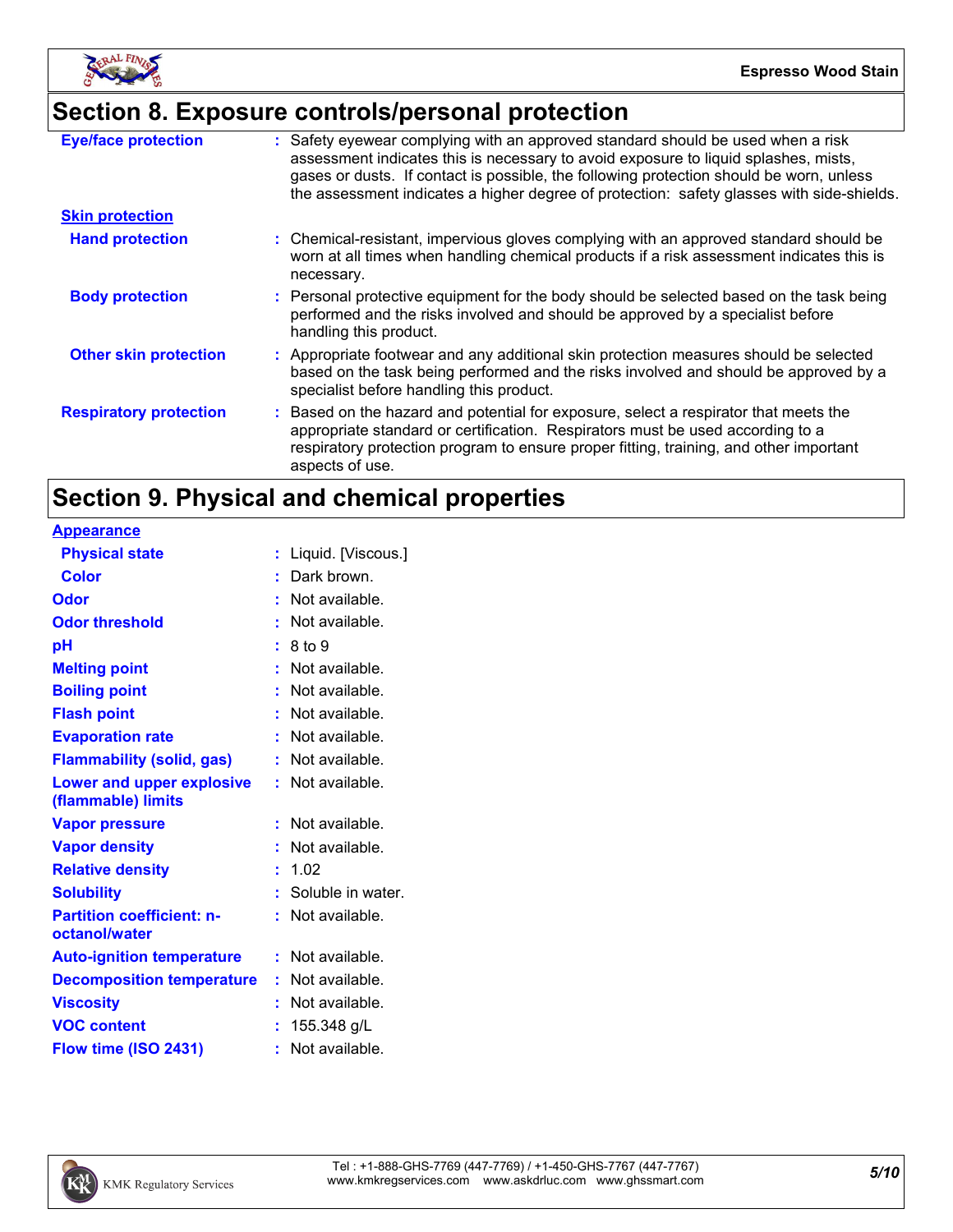

# **Section 10. Stability and reactivity**

| <b>Reactivity</b>                            | : No specific test data related to reactivity available for this product or its ingredients.              |
|----------------------------------------------|-----------------------------------------------------------------------------------------------------------|
| <b>Chemical stability</b>                    | : The product is stable.                                                                                  |
| <b>Possibility of hazardous</b><br>reactions | : Under normal conditions of storage and use, hazardous reactions will not occur.                         |
| <b>Conditions to avoid</b>                   | : Protect from freezing.                                                                                  |
| Incompatible materials                       | : Reactive or incompatible with the following materials: oxidizing materials.                             |
| <b>Hazardous decomposition</b><br>products   | : Under normal conditions of storage and use, hazardous decomposition products should<br>not be produced. |

### **Section 11. Toxicological information**

#### **Information on toxicological effects**

#### **Acute toxicity**

| <b>Product/ingredient name</b> | <b>Result</b>            | <b>Species</b> | <b>Dose</b>              | <b>Exposure</b> |  |
|--------------------------------|--------------------------|----------------|--------------------------|-----------------|--|
| Propane-1,2-diol               | LD50 Dermal<br>LD50 Oral | Rabbit<br>Rat  | 20800 mg/kg<br>$20$ g/kg |                 |  |
| Carbon black, non respirable   | LD50 Oral                | Rat            | >15400 mg/kg             |                 |  |

#### **Irritation/Corrosion**

| <b>Product/ingredient name</b> | <b>Result</b>                                | <b>Species</b>   | <b>Score</b> | <b>Exposure</b>                               | <b>Observation</b> |
|--------------------------------|----------------------------------------------|------------------|--------------|-----------------------------------------------|--------------------|
| Propane-1.2-diol               | Eves - Mild irritant<br>Eyes - Mild irritant | Rabbit<br>Rabbit |              | 24 hours 500 mg $\vert$ -<br>$100 \text{ mg}$ |                    |

#### **Sensitization**

There is no data available.

#### **Mutagenicity**

There is no data available.

#### **Carcinogenicity**

There is no data available.

#### **Reproductive toxicity**

There is no data available.

#### **Teratogenicity**

There is no data available.

**Specific target organ toxicity (single exposure)**

There is no data available.

#### **Specific target organ toxicity (repeated exposure)**

There is no data available.

#### **Aspiration hazard**

There is no data available.

#### **Information on the likely :** Dermal contact. Eye contact. Inhalation. Ingestion.

**routes of exposure**

#### **Potential acute health effects**

**Eye contact :** No known significant effects or critical hazards.

*6/10* Tel : +1-888-GHS-7769 (447-7769) / +1-450-GHS-7767 (447-7767) www.kmkregservices.com www.askdrluc.com www.ghssmart.com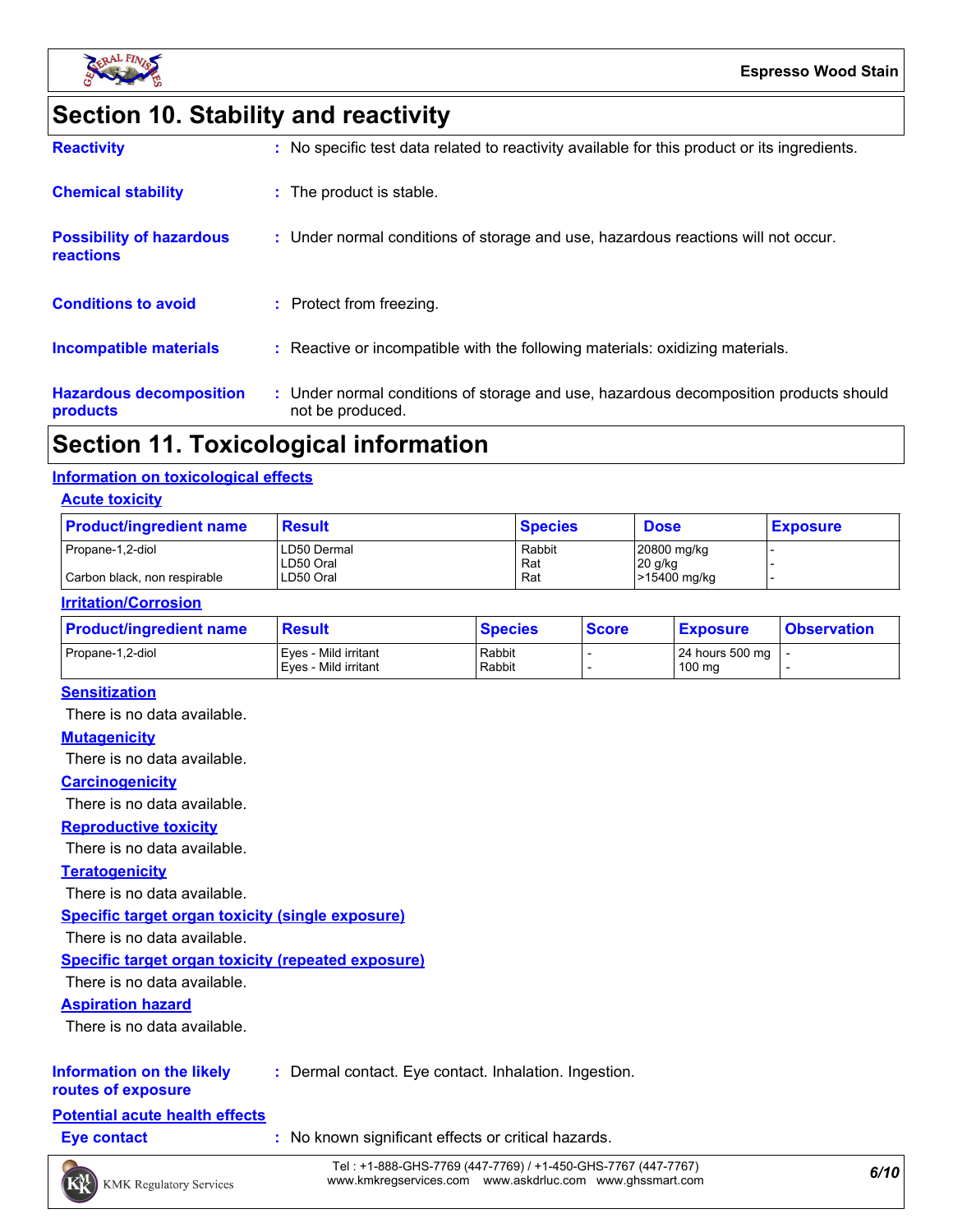

### **Section 11. Toxicological information**

| No known significant effects or critical hazards.<br><b>Inhalation</b> |  |
|------------------------------------------------------------------------|--|
|------------------------------------------------------------------------|--|

- **Skin contact :** No known significant effects or critical hazards.
- **Ingestion :** No known significant effects or critical hazards.

| Symptoms related to the physical, chemical and toxicological characteristics |                                                     |  |  |
|------------------------------------------------------------------------------|-----------------------------------------------------|--|--|
| <b>Eye contact</b>                                                           | : No known significant effects or critical hazards. |  |  |
| <b>Inhalation</b>                                                            | : No known significant effects or critical hazards. |  |  |
| <b>Skin contact</b>                                                          | : No known significant effects or critical hazards. |  |  |
| <b>Ingestion</b>                                                             | : No known significant effects or critical hazards. |  |  |
|                                                                              |                                                     |  |  |

#### **Delayed and immediate effects and also chronic effects from short and long term exposure**

| <b>Short term exposure</b>                   |                                                     |
|----------------------------------------------|-----------------------------------------------------|
| <b>Potential immediate</b><br><b>effects</b> | : No known significant effects or critical hazards. |
| <b>Potential delayed effects</b>             | : No known significant effects or critical hazards. |
| Long term exposure                           |                                                     |
| <b>Potential immediate</b><br><b>effects</b> | : No known significant effects or critical hazards. |
| <b>Potential delayed effects</b>             | : No known significant effects or critical hazards. |
| <b>Potential chronic health effects</b>      |                                                     |
| General                                      | : No known significant effects or critical hazards. |
| <b>Carcinogenicity</b>                       | : No known significant effects or critical hazards. |
| <b>Mutagenicity</b>                          | : No known significant effects or critical hazards. |
| <b>Teratogenicity</b>                        | : No known significant effects or critical hazards. |
| <b>Developmental effects</b>                 | : No known significant effects or critical hazards. |
| <b>Fertility effects</b>                     | : No known significant effects or critical hazards. |

#### **Numerical measures of toxicity**

**Acute toxicity estimates**

There is no data available.

## **Section 12. Ecological information**

#### **Toxicity**

| <b>Product/ingredient name</b> | <b>Result</b>                                                                                                | <b>Species</b>                                                                                   | <b>Exposure</b>                  |
|--------------------------------|--------------------------------------------------------------------------------------------------------------|--------------------------------------------------------------------------------------------------|----------------------------------|
| Propane-1,2-diol               | Acute EC50 >110 ppm Fresh water<br>Acute LC50 1020000 µg/L Fresh water<br>Acute LC50 710000 µg/L Fresh water | Daphnia - Daphnia magna<br>Crustaceans - Ceriodaphnia dubia<br><b>Fish - Pimephales promelas</b> | 48 hours<br>48 hours<br>96 hours |
| Carbon black, non respirable   | Acute EC50 37.563 mg/L Fresh water                                                                           | Daphnia - Daphnia magna - Neonate                                                                | 48 hours                         |

#### **Persistence and degradability**

There is no data available.

#### **Bioaccumulative potential**

| <b>Product/ingredient name</b> | $\mathsf{LogP}_\mathsf{ow}$ | <b>BCF</b> | <b>Potential</b> |
|--------------------------------|-----------------------------|------------|------------------|
| Propane-1,2-diol               | $-1.07$                     |            | . Iow            |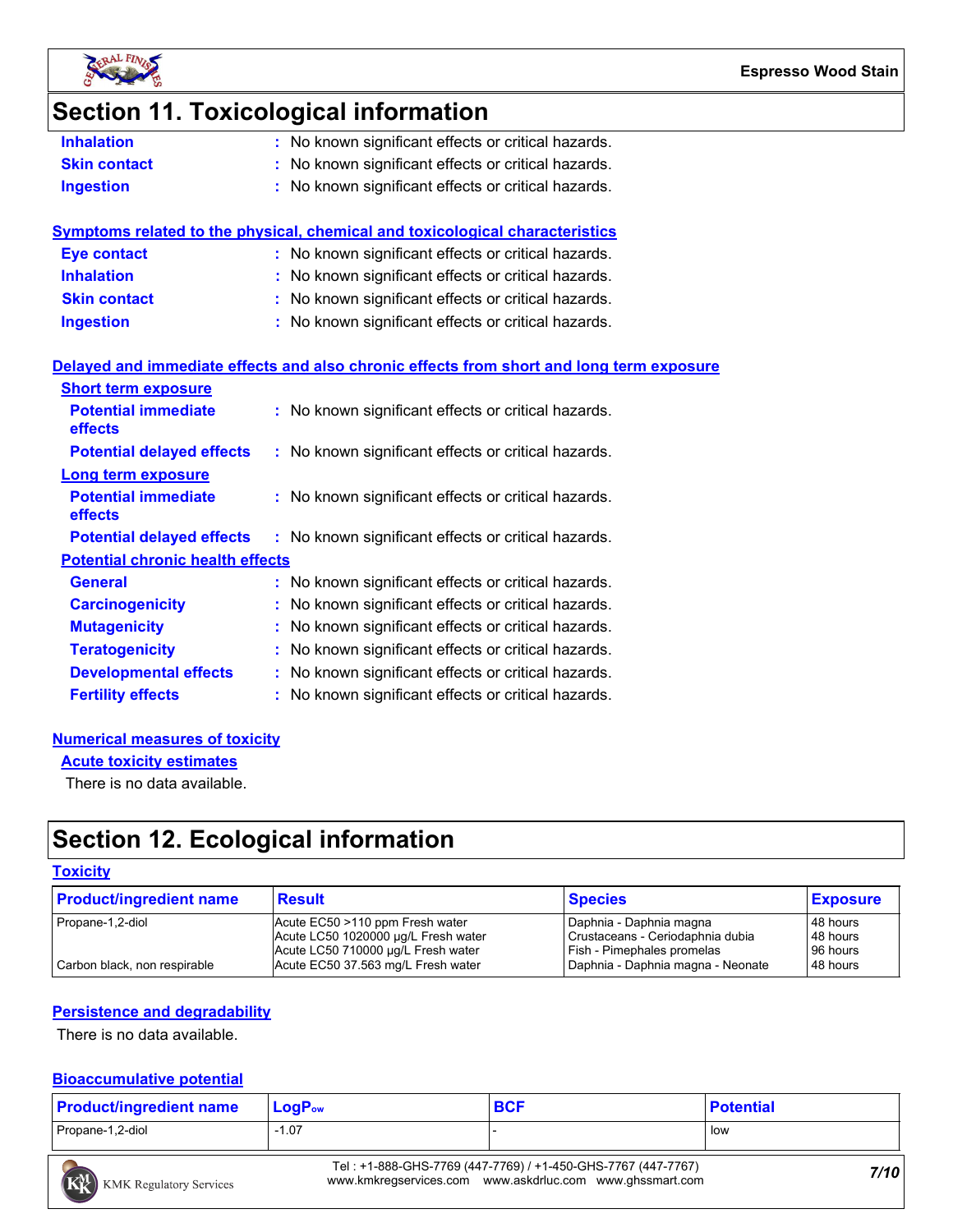

### **Section 12. Ecological information**

#### **Mobility in soil**

**Soil/water partition coefficient (KOC)**

**:** Not available.

#### **Other adverse effects** : No known significant effects or critical hazards.

### **Section 13. Disposal considerations**

| <b>Disposal methods</b> | : The generation of waste should be avoided or minimized wherever possible. Disposal<br>of this product, solutions and any by-products should comply with the requirements of<br>environmental protection and waste disposal legislation and any regional local authority<br>requirements. Dispose of surplus and non-recyclable products via a licensed waste<br>disposal contractor. Waste should not be disposed of untreated to the sewer unless<br>fully compliant with the requirements of all authorities with jurisdiction. Waste packaging<br>should be recycled. Incineration or landfill should only be considered when recycling is<br>not feasible. This material and its container must be disposed of in a safe way. Empty<br>containers or liners may retain some product residues. Avoid dispersal of spilled |
|-------------------------|--------------------------------------------------------------------------------------------------------------------------------------------------------------------------------------------------------------------------------------------------------------------------------------------------------------------------------------------------------------------------------------------------------------------------------------------------------------------------------------------------------------------------------------------------------------------------------------------------------------------------------------------------------------------------------------------------------------------------------------------------------------------------------------------------------------------------------|
|                         | material and runoff and contact with soil, waterways, drains and sewers.                                                                                                                                                                                                                                                                                                                                                                                                                                                                                                                                                                                                                                                                                                                                                       |

### **Section 14. Transport information**

|                                      | <b>DOT Classification</b> | <b>TDG Classification</b> | <b>IMDG</b>    | <b>IATA</b>    |
|--------------------------------------|---------------------------|---------------------------|----------------|----------------|
| <b>UN number</b>                     | Not regulated.            | Not regulated.            | Not regulated. | Not regulated. |
| <b>UN proper</b><br>shipping name    |                           | $\overline{a}$            |                |                |
| <b>Transport</b><br>hazard class(es) |                           |                           |                |                |
| <b>Packing group</b>                 |                           |                           |                | -              |
| <b>Environmental</b><br>hazards      | No.                       | No.                       | No.            | No.            |

**AERG :** Not applicable.

**Special precautions for user Transport within user's premises:** always transport in closed containers that are **:** upright and secure. Ensure that persons transporting the product know what to do in the event of an accident or spillage.

### **Section 15. Regulatory information**

**U.S. Federal regulations**

**: TSCA 8(a) PAIR**: Octamethylcyclotetrasiloxane; Poly(oxy-1,2-ethanediyl), α-[(1,1,3,3 tetramethylbutyl)phenyl]-ω-hydroxy-

**TSCA 8(a) CDR Exempt/Partial exemption**: Not determined

**United States inventory (TSCA 8b)**: All components are listed or exempted.

**Commerce control list precursor**: 2,2',2''-Nitrilotriethanol

**Clean Water Act (CWA) 311**: Propionic acid; Propylene oxide; Cyclohexane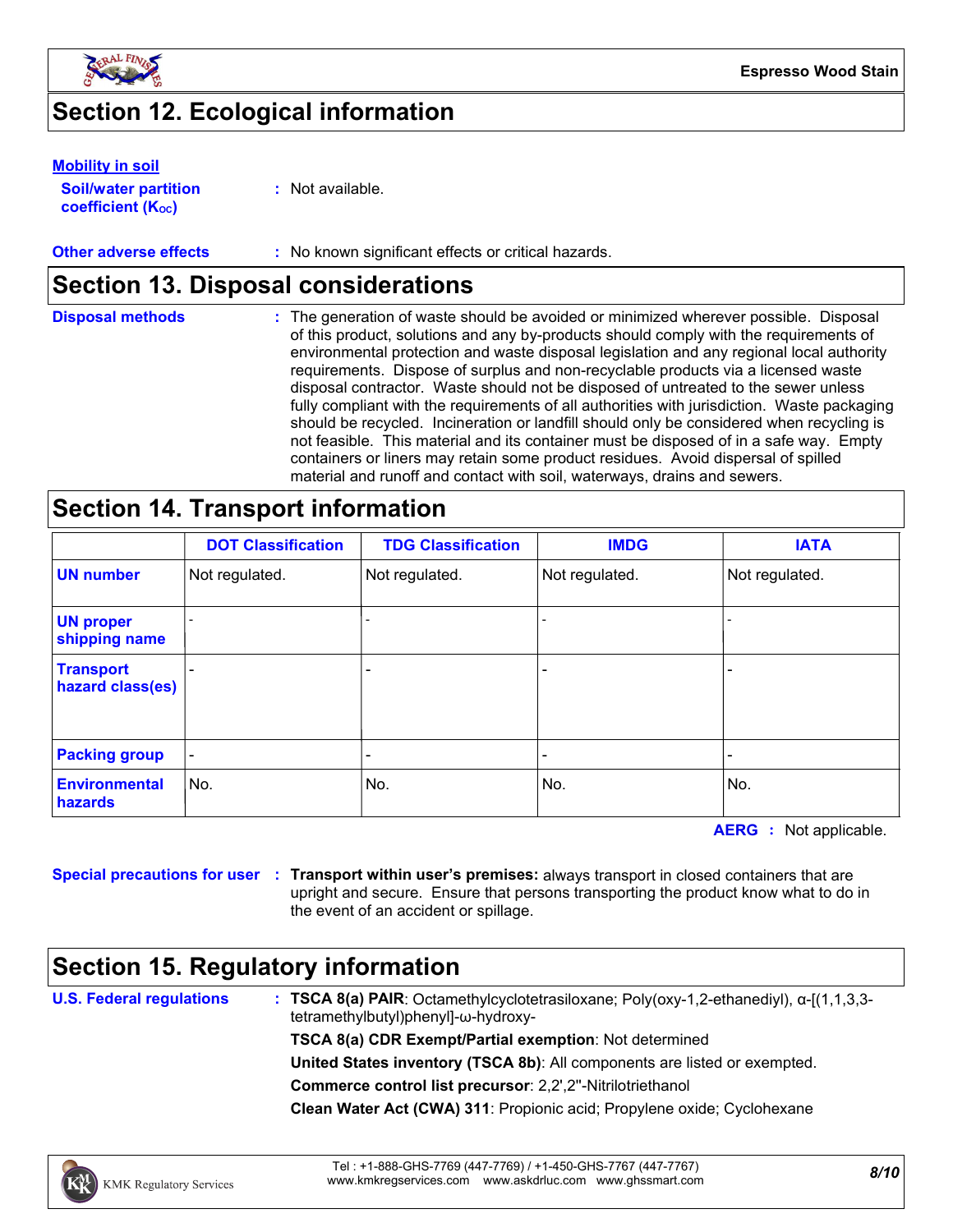

### **Section 15. Regulatory information**

| <b>Clean Air Act Section 112</b><br>(b) Hazardous Air<br><b>Pollutants (HAPS)</b> | : Listed     |
|-----------------------------------------------------------------------------------|--------------|
| <b>Clean Air Act Section 602</b><br><b>Class   Substances</b>                     | : Not listed |
| <b>Clean Air Act Section 602</b><br><b>Class II Substances</b>                    | : Not listed |
| <b>DEA List   Chemicals</b><br>(Precursor Chemicals)                              | : Not listed |
| <b>DEA List II Chemicals</b><br>(Essential Chemicals)                             | : Not listed |

#### **SARA 302/304**

**Composition/information on ingredients**

|                 |            | <b>SARA 302 TPQ</b> |           | <b>SARA 304 RQ</b> |                          |
|-----------------|------------|---------------------|-----------|--------------------|--------------------------|
| <b>Name</b>     | <b>EHS</b> | (lbs)               | (gallons) | (lbs)              | (gallons)                |
| Hydrazine       | Yes.       | 1000                | 119.9     |                    | 0.12                     |
| Ethylene oxide  | Yes.       | 1000                |           | 10                 | $\overline{\phantom{0}}$ |
| Propylene oxide | Yes.       | 10000               | 1444.3    | 100                | 14.4                     |

**SARA 304 RQ :** 4127509.8 lbs / 1873889.5 kg [485322.8 gal / 1837146.5 L]

### **SARA 311/312**

#### **Classification :** Not applicable.

#### **Composition/information on ingredients**

| <b>Name</b>      | <b>Classification</b>                            |
|------------------|--------------------------------------------------|
| Propane-1,2-diol | SERIOUS EYE DAMAGE/ EYE IRRITATION - Category 2A |

#### **SARA 313**

There is no data available.

#### **State regulations**

| <b>Massachusetts</b>       | : The following components are listed: Carbon black, non respirable                   |
|----------------------------|---------------------------------------------------------------------------------------|
| <b>New York</b>            | None of the components are listed.                                                    |
| <b>New Jersey</b>          | : The following components are listed: Propane-1,2-diol; Carbon black, non respirable |
| Pennsylvania               | : The following components are listed: Propane-1,2-diol; Carbon black, non respirable |
| <b>CALIFARNIA BOARD OF</b> |                                                                                       |

#### **California Prop. 65**

**A WARNING**: This product can expose you to Ethylene oxide, which is known to the State of California to cause cancer and birth defects or other reproductive harm. This product can expose you to chemicals including Hydrazine, 1,4-Dioxane, Propylene oxide, which are known to the State of California to cause cancer, and Ethanediol, which is known to the State of California to cause birth defects or other reproductive harm. For more information go to www. P65Warnings.ca.gov.

| <b>Ingredient name</b> | No significant risk<br>level | <b>Maximum</b><br>acceptable dosage<br>level |
|------------------------|------------------------------|----------------------------------------------|
| Hydrazine              | Yes.                         |                                              |
| 1,4-Dioxane            | Yes.                         |                                              |
| Ethylene oxide         | Yes.                         | Yes.                                         |
| Propylene oxide        |                              |                                              |
| Ethanediol             |                              | Yes.                                         |